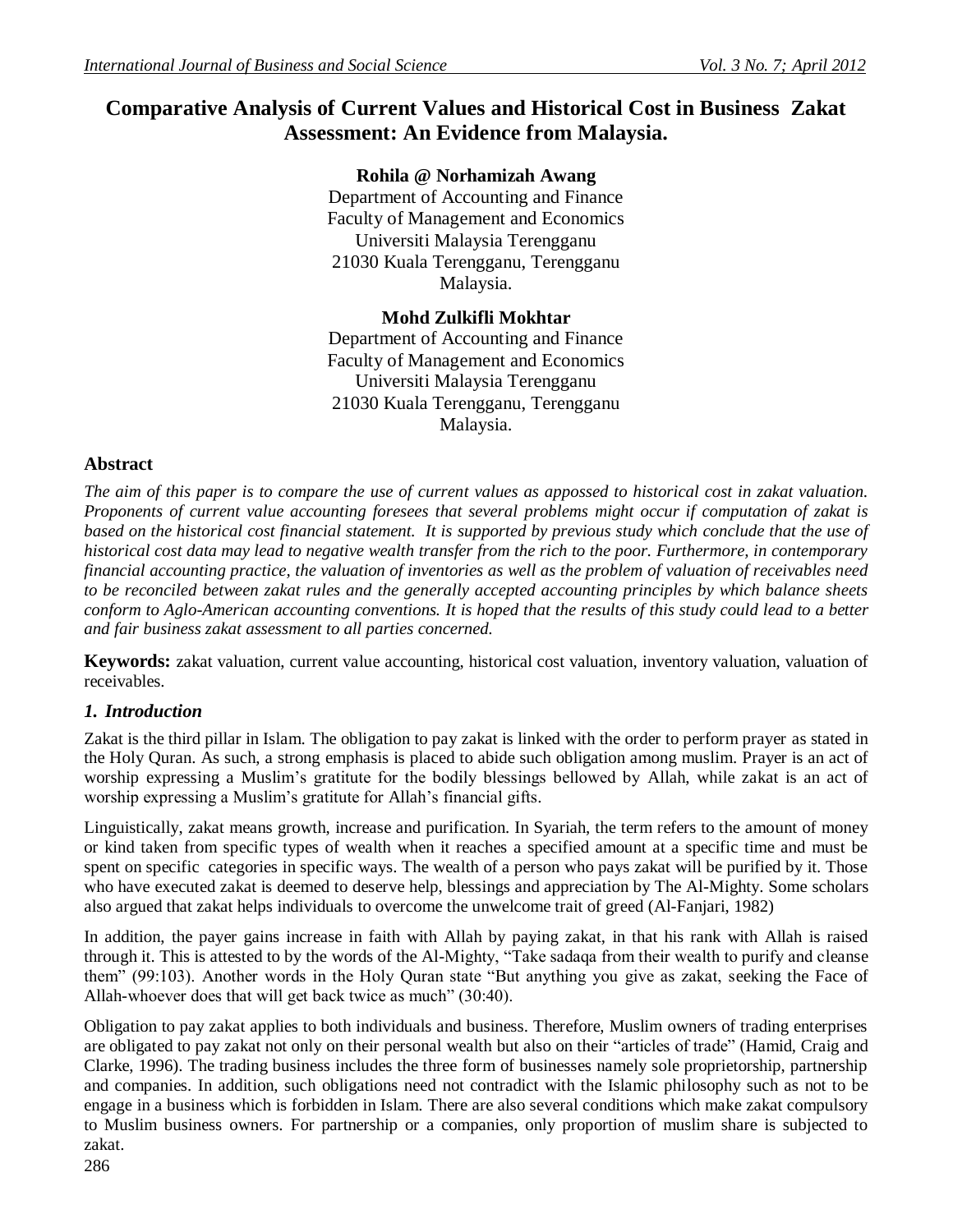In assessing zakat, the assessment is made on the business as a whole and the amount to be paid for zakat is assessed on the Muslims" share of the business. The business which has full ownership is the business which has full physical control over the usage of the assets and that the assets are free of any encumbrances. Thus, assets held for collateral is excluded from zakat (Hamid et al., 1996).

Business wealth subjected to zakat includes trading assets such as trade goods (or stock on trade); cash in hand or in bank; debts or credit extended to customers or others (i.e debtors) (Abdul Rahman, 2002). Such wealth is to assessed to zakat based on either Growth Model or Working Capital Model. Growth model examines the owner"s equity and the sources of financial resources. Adjustments (if any) are made to the equity and sources of financial resources to cater the Islamic philosophy of halal and haram as well as the different views on conventional and Islamic values in recognizing income and expenses. The Working Capital Model is defined as current liabilities deducted from current assets, and adjustments shall only be applicable to certain related items.Both models provide similar results since the base used is the net worth of current asset.

A case study of zakat measurement by companies in Malaysia by Awang and Abdul Rahman (2003) found that zakat assessment is based on historical cost data. This is in line with Sulaiman (1998) who found that zakat in Malaysia has been calculated using historical cost data. It is primarily because financial statements in Malaysia are prepared using historical costs. Hamat (2009) has also concluded that the business zakat accounting has been measured based on data from the balance sheet which is prepared based on GAAP. The use of historical cost data in business zakat valuation may lead to unfavorable situation to both zakat recipient and zakat payers.

Mohamad Ibrahim (2000) stressed on the consequences of using historical cost in zakat assessment may lead to a negative wealth transfer for zakat beneficiaries particlarly in the time of rising prices. In addition, Gambling and Karim (1991), as quoted by Sulaiman (1998), argued that current values would satisfy Islam"s concept of justice more adequately than would historical costs. The adherence to the concept of conservatism as applied in accounting principles would lead to an understatement of the wealth subjected to Zakat. Under the conventional accounting, Muslim users find that computation of zakat is not possible due to the fact that zakat is computed based on current cost accounting. Conventional accounting merely focuses on historical cost accounting (Abdul Rahman and Omar, 2001).

Moreover, a majority of jurists appear to have concluded that the physical asset valuation should be based on the selling price prevailing at the time zakat falls due. In this respect, the preferred zakat basis of valuation parallels the concept of exit value or current cash equivalent or net realizable value, which has caused so much debate in the context of Western general purpose financial statements (Hamid et al., 1996).

The main objective of this article is to compare and discuss the use of historical data as well as the use of current cost data in assessing business zakat. The article also discusses the pertinent issues arising as a result of the continued use of historical cost data in assessing business zakat.

### *2. Current cost accounting*

Hendriksen and Brenda (1992), as quoted by Abu Bakar and Mohd Said (2007), stressed that current costs reflect the prices that must be paid for an asset or its use at the date of the balance sheet or the date of the use or sale if the asset is not already owned. For instance, current cost for inventories is the current acquisition price of the inventories or the current cost to produce it. Hence, such cost is more realistic book values by valuing assets at current replacement cost, rather than the amount actually paid for them. The current cost is usually calculated by adjusting the historical cost for inflation, in addition to the usual adjustments such as [depreciation.](http://moneyterms.co.uk/depreciation/) It is more complex than historical cost accounting. The problems that current cost accounting attempt to solve are obviously linked to inflation. Interest in inflation accounting tends to be greatest when inflation is high. Interest is low when inflation is low.

Belkaoui (2001), as quoted by Abdul Rahman and Omar (2001), listed down four methods for calculating the current value namely (1) capitalization or the present value method, (2) current entry price, (3) current exit price or (4) a combination of values derived from the three methods. A study by Duncan and Moores (1998) and Jones and Love (1995) conclude that users of financial statements would be able to make predictions if the current value accounting is disclosed instead of disclosure of historical cost data alone.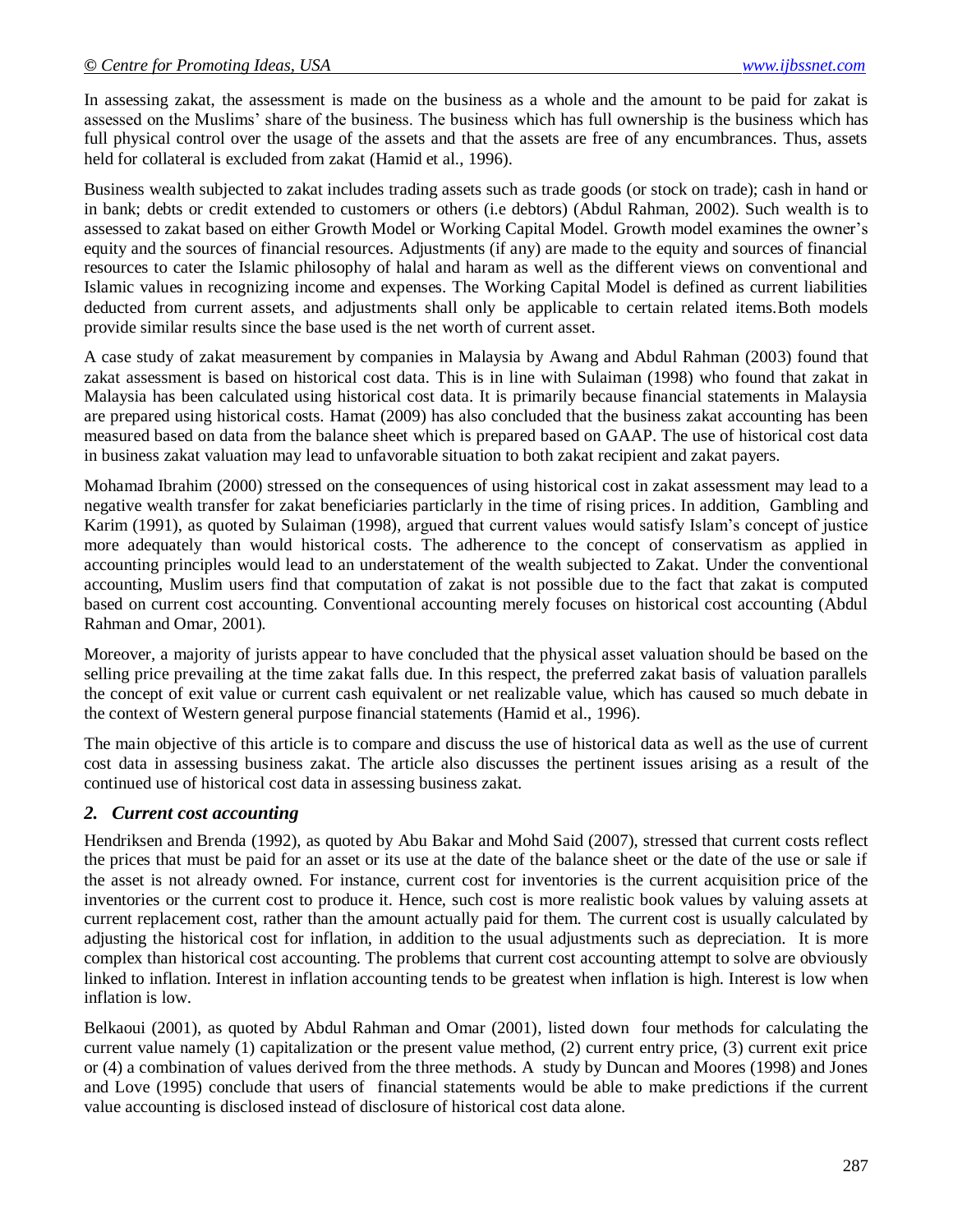Furthermore, as mentioned by Hamid et al.,(1996) as well as Baydoun and Willet (2000), the disclosure of current value information is demanded by the Islamic economics for zakat computation purposes. This is to fulfill the concept of full disclosure and social accountability.

#### *3. Historical cost accounting*

Historical cost is a generally accepted accounting principle requiring financial statement items be based upon original cost. This means that if a company purchased a building, it is recorded on the balance sheet at its historical cost. Historical cost subjected to more severe rules and regulations of financial reporting than current cost data used in operating accounting (Mohamad Ibrahim,2000). Such cost method, over a period of time has been subject to many criticism, especially as it considers the acquisition cost of an asset and does not recognize the current market value.

Another main criticism of historical accounting method is its obvious flaws in times of inflation. The validity of historic accounting rests on the assumption that the currency in which transactions are recorded remains. Clarke et.al .,(1996) as quoted by Sulaiman (1998), argued that support for the use of current values in Islam may be discerned from the common monetary denominator used in the Prophet"s time to establish the Nisab for various assets that are subject to zakat. The notion of selling price (current value) is said to be implicit in the determination of zakat at that time. Clarke et al., (1996) as quoted by Sulaiman (1998) mentioned that the letter of instruction of Caliph Abu Bakar to Anas, his envoy to Bahrain. It was reported that Anas was instructed to collect 20 Dirham (the currency) in lieu of the current prices of 2 sheep as Zakat.

Moreover, Baydoun and Willet (1994), as quoted by Sulaiman (1998) stressed on historical cost information which is based mainly on a firm's own transaction costs and little else, ignores the "potential relationship which accounting has with it's wider social environment. They argued that the current value information may be regarded as simultaneously satisfying an Islamic society"s need for full disclosure and social accountability.

#### *4. Valuation of Zakat*

As mentioned earlier, the zakat valuation in Malaysia is based on two approaches, namely Growth Model and Working Capital Model. Both models will yield the same answer for the similar data being assessed. Currently, data used to assess business zakat is taken directly from the balance sheet of a company (Hamat, 2009) which has been prepared based on historical cost accounting (Sulaiman, 1998).

As opposed to historical cost, proponents of current value accounting foresees that several problems might occur if computation of zakat is based on the historical cost financial statement. Some users find that computation of zakat is not possible under the conventional accounting which merely focuses on historical cost accounting. For these proponents, zakat needs to be computed based on current cost value and at the moment, the current cost information is not disclosed under the conventional reporting.

Furthermore, the physical asset valuation basis used to calculate wealth in conventional financial reporting is a critical zakat-related task. The assertion of using cost value is of doubtful validity. Subsequently, a majority of jurists appear to have concluded that the physical asset valuation should be based on the selling price prevailing at the time zakat falls due. In this respect, the preferred zakat basis of valuation parallels the concept of exit value or current cash equivalent or net realizable value, which has caused so much debate in the context of Western general purpose financial statements (Hamid et al., 1996).

In contemporary financial accounting practice, several inconsistencies need to be reconciled between zakat rules and the general accepted accounting principles by which balance sheets conform to Aglo-American accounting conventions. Such inconsistencies arise in at least three areas: in relation to the concept of the accounting period, valuation of inventories as well as the problem of valuation of receivables.

Firstly, there would be an additional balance sheet date of significance to Muslims since zakat is payable every lunar or every 354 days. The zakat assessment date will fall 11 days earlier in each lunar calendar year than in the previous solar calendar year, since the lunar year is 11 days shorter than the solar calendar year. Secondly, the method used by Western countries which currently requires merchandise (stock) in balance sheets to be recorded either at 'cost' or 'replacement price' is inappropriate if the resulting figures are to be used directly as a basis for determining the zakat liability (Hamid et al., 1996). In practise, the lower of cost or market rule invariably results in "cost" being the dominant valuation.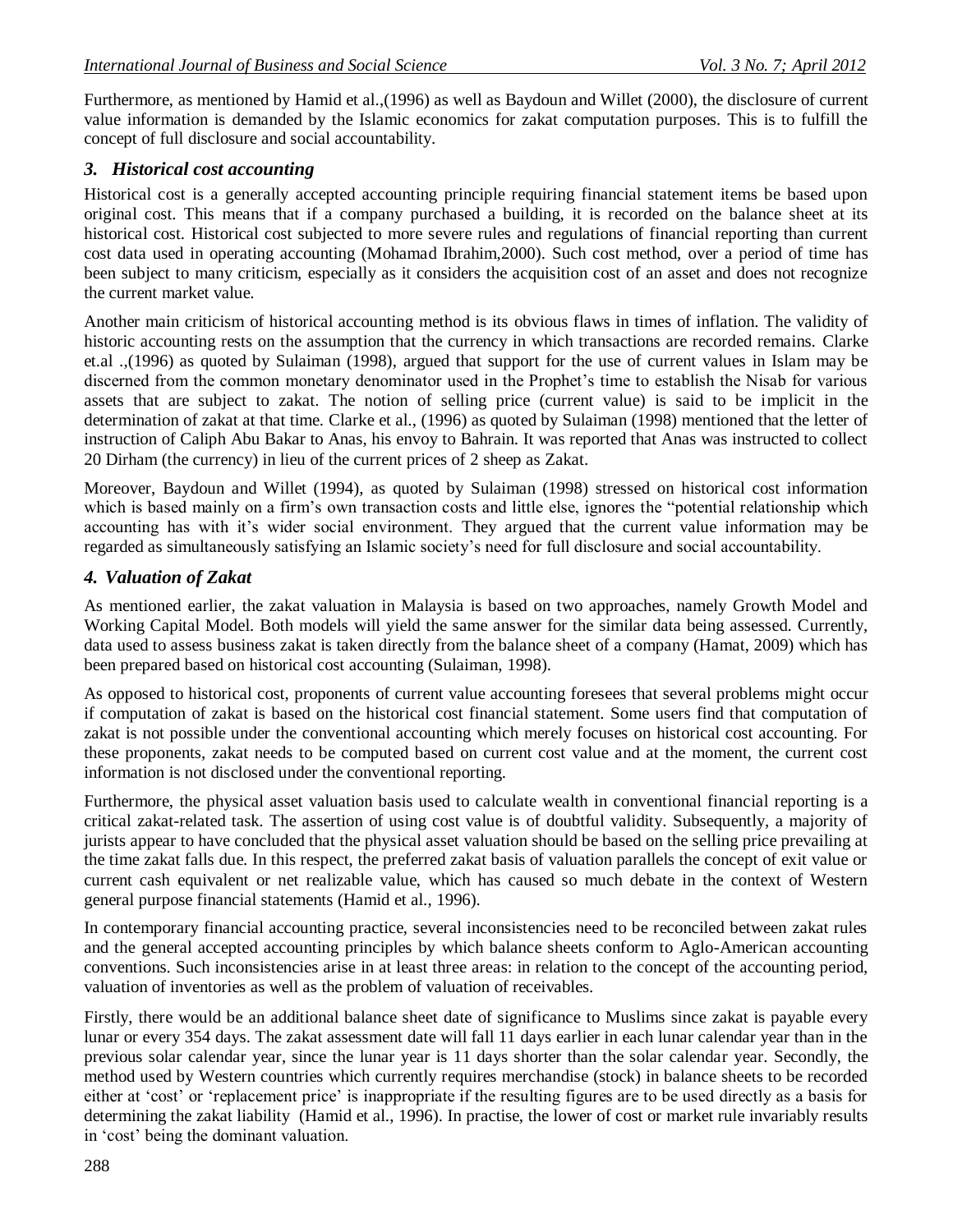As discussed earlier, zakat may require that the relevant assets be valued at the price they will be exchanged for in the market. The ascertainment of trade debtor is also critically argued. It is difficult to determine the amount described as "debtors". Only collectable trade debtors are properly counted as part of wealth for zakat purposes. Islamic scholars widely agree that zakat is not payable on trade debts not expected to be realised by collection (Hamid et al., 1996). High quality receivables however, are as good as cash or deposits, and zakat should be paid on them. Where there is a reasonable basis for not being certain, then no zakat should be taken for collection (Sanusi, 2000).

In conventional accounting, doubtful debts are provided for in the financial statements. But Islamic economics do not include ambigious and uncertain items. The majority view of Islamic jurists (including Shafie) is that zakat is payable on those debtors" obligation "expected" to be realized. The likelihood of realization is determined after considering factors such as the general inability of debtors to pay, specific matters of insolvency and any dispute regarding amounts owed (Hamid et al., 1996).

Consistent with that, the amount of "trade creditors" (for accounts payable) is deducted from the market worth of zakat-able assets before the amount of zakat payable is calculated. Section 4(3) of Zakat and Ushr Order, 1979 of Pakistan, for example, provides insights into the mechanism of calculation. However, no distinction is made between short-term and long-term debts. An issue is the current exchange value of the business net assets. Essential to the calculation is the contrast between the value of the items comprising the entity"s wealth with the amount of its liabilities (Hamid et al., 1996).

In addition, the valuation of stocks at the lower of cost and net realisable value may not be acceptable from an Islamic perspective. Such approach leads to lower valuation of zakatable assets (in times of rising prices) and thus, zakat being undervalued. Subsequently, this leads to a reduction of the rights of zakat beneficiaries (Mohamad Ibrahim, 2000)

Therefore, from the above factors, it clearly indicates that conventional accounting could not satisfy the financial information needs of Musllim users in determining zakat liability.

### *5. Methodology for Business Zakat Assessment.*

Zakat is payable on the business irrespective of whether profit has been earned or unearned. As long as the business have positive working capital, paying zakat is compulsory. Furthermore, only surplus assets are subject to zakat. This means that if the sum of the zakatable assets owned by the business is below the nisab at the time zakat falls due (haul), the businesses do not have to pay zakat.

Awang and Abdul Rahman (2003) in their case study at Pusat Zakat Selangor (PZS), mentioned there are two approaches adapted by PZS namely Growth Model (Urfiyyah) and Working Capital Model (Syarr"iyyah). The earlier approach is also known as the Adjusted Growth capital which considers the equity of ownership in a particular company and other financial sources. The equation is as follows:

### **Total zakat liability= Equity + Long Term Equity – Fixed Asset – Non Current Asset +/- Adjustments**

The latter approach is known as Working Capital considers current assets and deducts current liabilties and the necessary adjustments by adding or deducting clarified items by this equation (Hamat,2009). Most zakat collection centres in Malaysia have been adapting this approach in measuring zakat including those from Terengganu, Kelantan, Johor, Negeri Sembilan, Melaka, Pahang and Pulau Pinang (Awang and Abdul Rahman, 2003). Working Capital Model is based on the following formula:

### **Total zakat liability= Current Asset – Current Liabilities +/- Adjustments**

Either Working Capital or Growth approaches, both are based on the information extracted from Balance Sheet prepared by such business.

Both approaches provide similar result since the base used is the net worth of current asset. However, the difference assessment (if any) may exist due to the different opinion in tackling a few items in the adjustements. For instance, the zakat officers may treat overdraft as liabilities (based on his arguments relying on the additional information from the company"s financial manager) even though in actual principle, it is recognised as source of business operation.

The summary of zakat assessment using the Working Capital Model is presented in figure A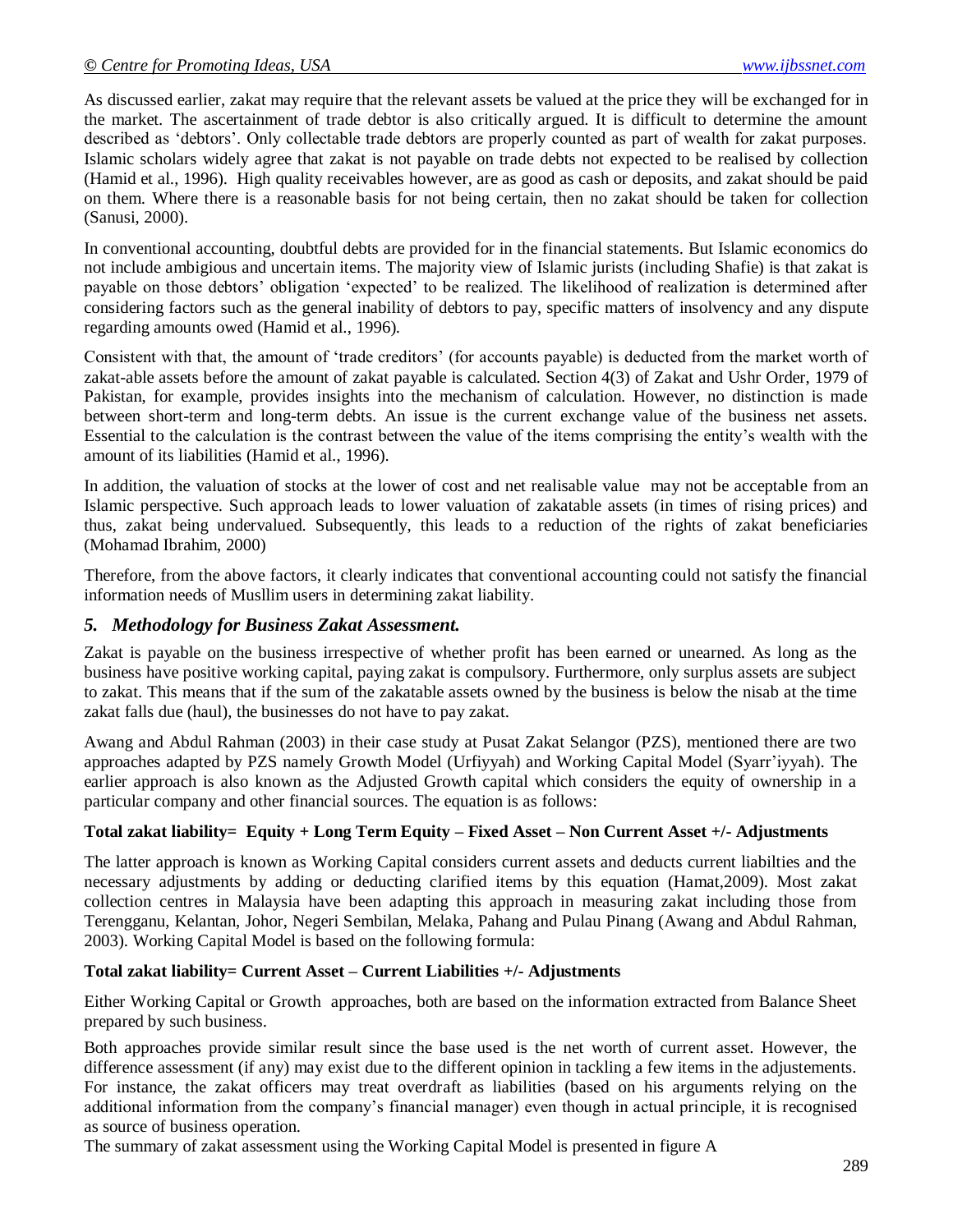## *6. Findings*

The focus of the study is on the comparative assessment of business zakat for a company by using historical data and current cost data. The relevant figures is based on the information contained in the Balance Sheet as well as relevant supporting infomation in the Income Statement. An approach to the business zakat assessment used in this study is working capital approach (Syarr"iyyah) in which total current liabilities deducted from total current assets.

An illustration of zakat assessment based on historical cost data is shown in Figure B. The assessment should be supported with information contained in Appendix B.

An illustration of zakat assessment based on current cost data is shown in Figure C below. The assessment should be supported with information contained in Appendix C.

## *7. Conclusion*

It is noted that the use of current cost data yields a greater zakat assessment of RM RM185,505.50 as compared to the use of historical cost balance sheet data, which is only RM98,448. The findings support the previous research hypothesed that the use of historical cost data in assessing business zakat is inappropriate for zakat purposes especially in the time of rising prices. It is due to the fact that zakat distribution to its beneficieries would be undervalued during inflation. Hence, fairness and equitable, which is promoted by Islam may be impaired (Awang and Abdul Rahman, 2003). Ì

As a result, the valuation basis to be used for the main objective of calculating zakat is to use current cost. Atiyah (1984) quotes a hadith which is quoted as "Value at current value (market price) and then pay zakat (on it)". This has been refined to mean net realizabale values by Al Qardawi (1979). A proposal made by Baydoun and Willet (2000) and Abdul Rahman and Omar (2001) also recommended the use of current value instead of historical cost. Baydoun and Willet (2000) and Abdul Rahman and Omar (2001) proposed the Islamic Corporate Report which includes the principle of measuring assets and liabilities based on current cost information. It is recommended that further studies may be carried out concerning the willingness of companies owned by muslim to assessed zakat based on current value data instead of historical cost data.

## *References*

Abdul Rahman, AR (2002). Zakat Accounting, Creating Business Wealth, *Akauntan Nasional*, pp. 12-15.

- Abdul Rahman, R and Omar, N (2001). *Perceptions of Accounting Academicians in Malaysia on the usefulness of Islamic Accounting Reports: An Empirical Evidence*, paper presented at International Conference on Financial Reporting, Intekma Resort & Convention Centre, Shah Alam.
- Abu Bakar N.B. and Mohd Said J. (2007). Historical Cost Versus Current Cost Accounting., *Accountants Today*, pp. 20-21.
- Al-Fanjari, M. (1982). *Islam and Social Security: A Comparative Study of Zakat*, Riyadh, Dar Thaqif.
- Atiyah, M. K.(1984). *Muhasabah al-Syarikat wal Masarif fil Nizamal Islami (Bank and Company Accounting according to Islamic system*), Alexandria, Egypt: Dar al Jami"at al Misriyah.
- Al-Qardawi, Y. (1979). *Fiqh Az-zakat: Comparative Study (translated)*, London, Dar Al-Taqwa.
- Awang, R & Abdul Rahman, R (2003). Assessing Business Zakat: Between Theory & Practice, *National Accounting Research Journal*, *1*(1), 33- 48
- Belkaoui, A.R. (2001), "Accounting Theory", Harcourt Brace & Company, 5th Edition.
- Baydoun, N. and R. Willett (1994), "Islamic Accounting Theory", Paper presented at the AAANZ Annual Conference, 3-6 July 1994, Wollongong, Australia.
- Baydoun, N. & Willett, R. (2000). Islamic Corporate Reports, *Abacus*, *36* (1), 71-89.
- Duncan, K. & Moores, K. (1998). Usefulness of CCA Infomation for Investor Decision Making: A Laboratory Experiment, *Accounting and Business Research*, 18(7), 121-132.

Gambling, T. & Karim, R. A. (1991). *Business and Accounting Ethics in Islam*. Mansell, London.

- Hamat, Z. (2009). *Business Zakat Accounting and Taxation in Malaysia*. Paper presented at the Conference on Islamic Perspectives on Management and Finance, University of Leicester, United Kingdom.
- Hamid, S. Clarke, F. & Craig, R. (1996). Physical asset valuation and zakat: Insights and implications. Advances in International Accounting, 9, pp. 195-208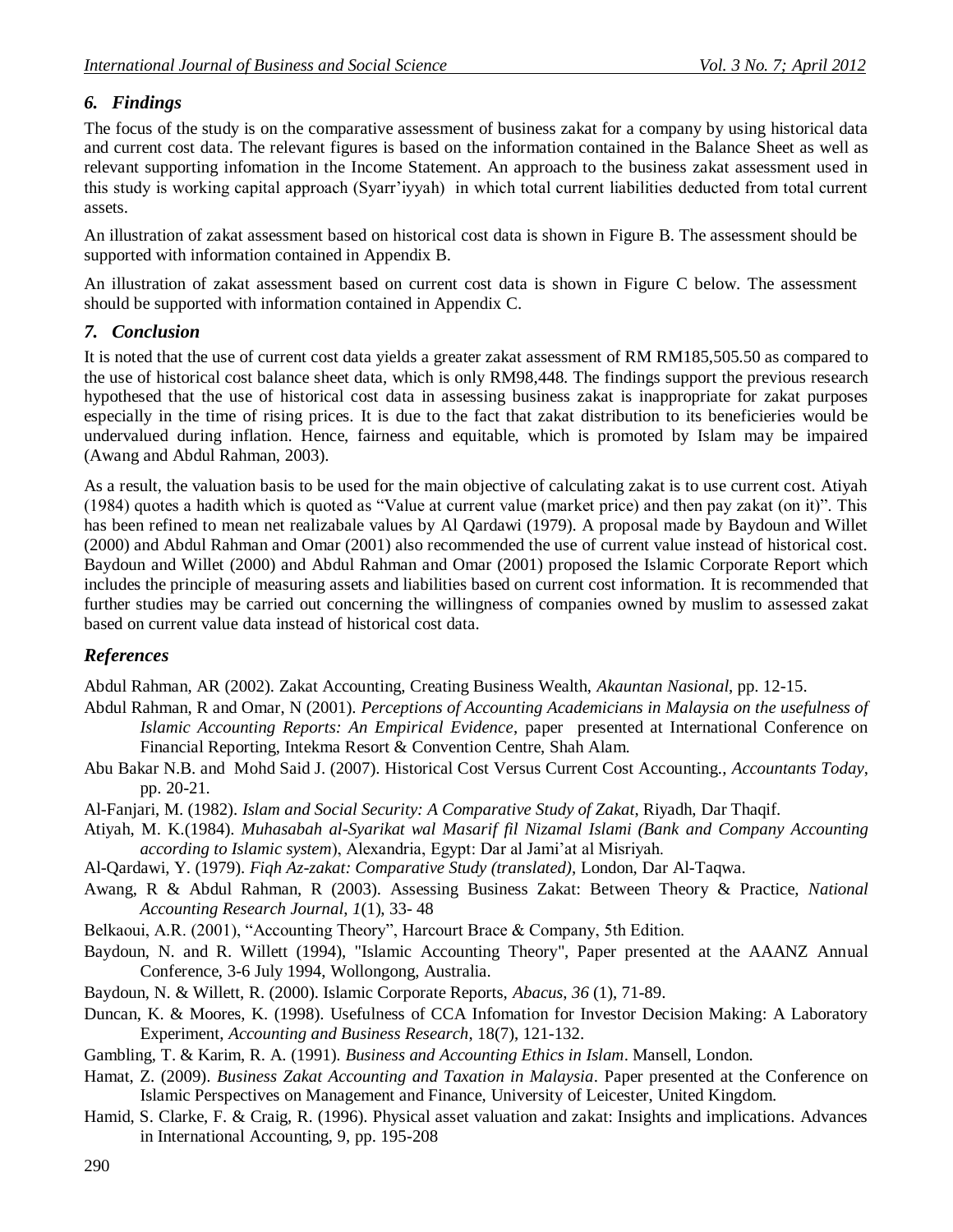Hendriksen E.S and Brenda F.V (1992), Accounting Theory,  $5<sup>th</sup>$  Edition, Irwin.

- Jones, S. & Love, K. (1995). Recent Evidence on Australian Current Value Accounting Practices: Is the Phoenix Rising from the Ashes?, *Accounting and Business Research*, 25(100), 266-284.
- Mohamad Ibrahim, S. H. (2000). *The Need for Islamic Accounting* (pp. 106-227), International Islamic University, Malaysia.
- Sanusi, S. L. (2000). *Instutional Framework of Zakat: Dimension and Implications*. Retrieved from [http://www.gamji.com/sanusi18htm.](http://www.gamji.com/sanusi18htm)
- Sulaiman, M.(1998). The Usefulness of the Current Value Balance Sheet and the Value Added Statement to Muslims: Some Evidence from Malaysia, *Accounting, Commerce & Finance: The Islamic Perspective*. 2(2). pp. 24-66

#### **Table/ Figure:**

#### **Figure A:**

| <b>Summary Of Business Zakat Assessment (Working Capital Model)</b>      |       |                 |      |            |
|--------------------------------------------------------------------------|-------|-----------------|------|------------|
|                                                                          |       |                 |      | RM         |
| Working Capital: Total Current Assets less Current Liabilities           |       |                 | A    | <b>XXX</b> |
| Adjustments to Current Assets:<br>(Table A)                              |       |                 |      |            |
|                                                                          | Less  | : <b>RMxxxx</b> |      |            |
|                                                                          | Added | : RMxxxx        | B    | <b>XXX</b> |
| Adjustments to Current Liabilities:                                      |       | (Table A)       |      |            |
|                                                                          | Added |                 | C    | XXX        |
| Amount subjected to business zakat<br>$(A+B+C)$                          |       |                 |      | <b>XXX</b> |
| Multiply with the rate of business zakat                                 |       |                 | 2.5% |            |
| Multiply with the fraction of percentage of holding owned by muslim, say |       |                 | 65%  |            |
| Zakat Liability                                                          |       |                 |      | XXX        |

### **Figure B**:

#### **XYZ Company Sdn Bhd**

Business Zakat Assessment for the year ended 31 December 2009

| Working Capital Approach        | RM         |
|---------------------------------|------------|
| <b>Current Assets</b>           | 13,346,235 |
| Less: Current Liabilities       | 8,633,850  |
|                                 |            |
| Net Worth of Current Assets (B) |            |

Net Worth of Current Asset obtained is RM4,712,385

| <b>Current Assets (RM)</b> | <b>Explanation</b>                                                                |
|----------------------------|-----------------------------------------------------------------------------------|
| (7,320,276)                | The sum should be deducted since it is non productive item.                       |
| (3,185)                    | Represents raw material thus should be deducted (not in a form intended for sale) |
| 2,928,110                  | Finished goods thus should be added                                               |
| (937,802)                  | Represents fixed deposit with a licensed bank deducted since considered as not    |
|                            | having full ownership.                                                            |
| (63,371)                   | Interest on fixed deposit -non halal source of fund thus be deducted.             |
| (5,396,524)                | (B)                                                                               |

On the other hand, current liabilities will subject to the following adjustments:

| <b>Liabilities</b><br><b>Current</b><br>(RM) | <b>Explanation</b>                                                      |
|----------------------------------------------|-------------------------------------------------------------------------|
|                                              |                                                                         |
| 70.943                                       | Hire purchase considered as source of business fund thus added back     |
| 951.107                                      | Bank borrowings: considered as source of fund and having full ownership |
| 3,600,000                                    | Dividend payable, must be cleansed of zakat before being distributed.   |
| RM4,622,050                                  | C                                                                       |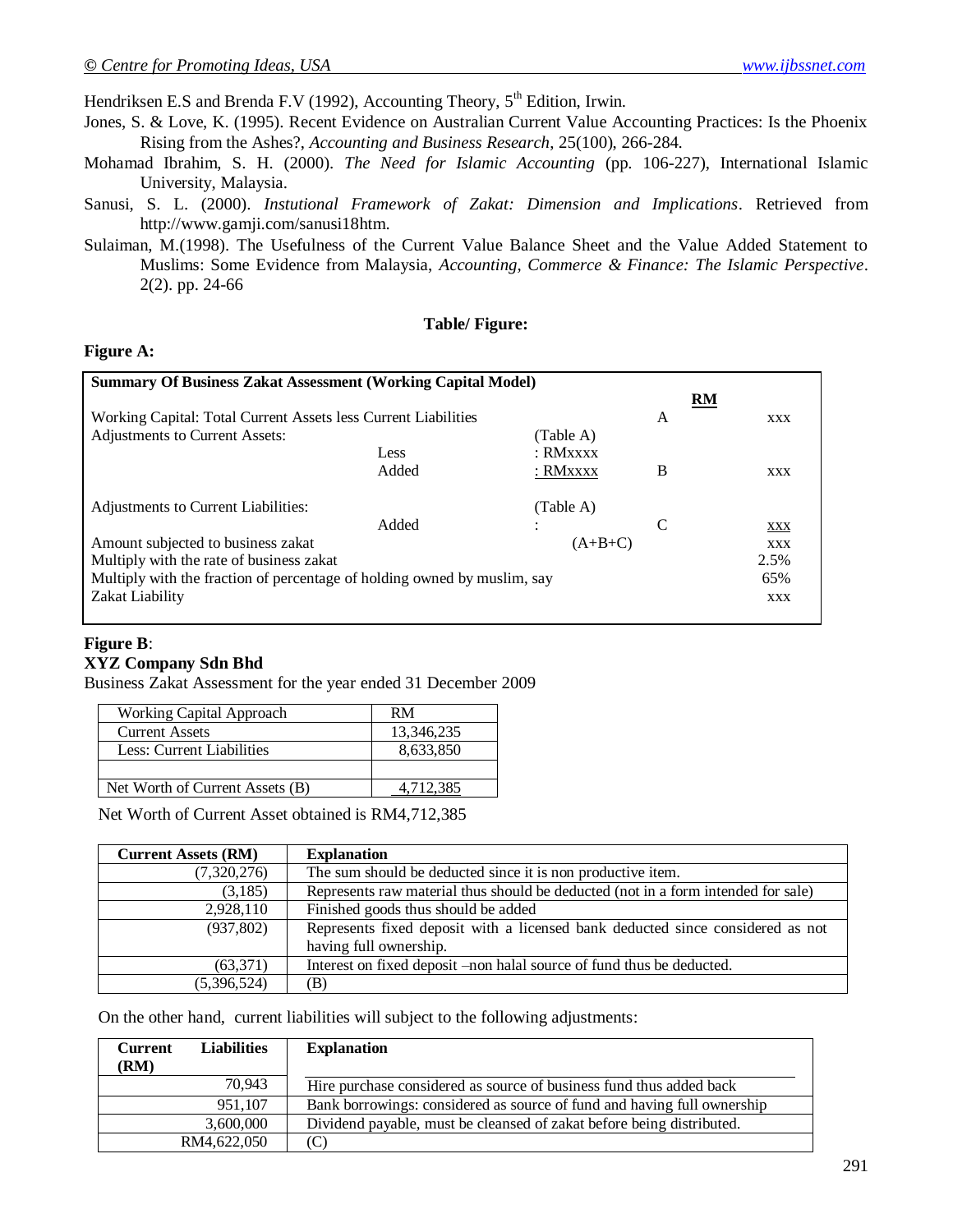The total amount due for zakat =  $(A) + (B) + (C) = RM 3,937,911$  (D)

| Thus amount subject to zakat and nisab (D)              | 3,937,911 |
|---------------------------------------------------------|-----------|
| Equity Muslim, say                                      | 100%      |
| Zakat liability (RM) $(2.5\% \times D \times 100\%)$ RM | 98,448    |

## **Figure C**:

#### **XYZ Company Sdn Bhd**

Business Zakat Assessment for the year ended 31 December 2009

| <b>Working Capital Model</b>       | RM          |
|------------------------------------|-------------|
| <b>Current Assets</b>              | 14,078,202  |
| Less: Current Liabilities          | (5,444,352) |
| Net Worth of Current Assets<br>(A) | 8,633,850   |

Net Worth of Current Asset obtained is RM8,633,850

| <b>Current Assets (RM)</b> | <b>Explanation</b>                                                                |
|----------------------------|-----------------------------------------------------------------------------------|
| (8,052,297)                | The sum represents both work in progress and raw material. The figure should be   |
|                            | deducted since it is non productive item.                                         |
| (3,503)                    | Represents raw material thus should be deducted (not in a form intended for sale) |
| 3,220,921                  | Finished goods thus should be added                                               |
| (937, 430)                 | Represents fixed deposit with a licensed bank deducted since considered as not    |
|                            | having full ownership.                                                            |
| (63,371)                   | Interest on fixed deposit -non halal source of fund thus be deducted.             |
| (5,835,680)                | (B)                                                                               |

On the other hand, current liabilities will subject to the following adjustments:

| <b>Current Liabilities (RM)</b> | <b>Explanation</b>                                                      |
|---------------------------------|-------------------------------------------------------------------------|
| 70.943                          | Hire purchase considered as source of business fund thus added back     |
| 951,107                         | Bank borrowings: considered as source of fund and having full ownership |
| 3,600,000                       | Dividend payable, must be cleansed of zakat before being distributed.   |
| 4.622.050                       | (C)                                                                     |

The total amount due for zakat =  $(A) + (B) - (C) = RM7,420,220(D)$ 

| Thus amount subject to zakat and nisab (D)           | 7.420.220  |
|------------------------------------------------------|------------|
| Equity Muslim, say                                   | 100\%      |
| Zakat liability (RM) $(2.5\% \times D \times 100\%)$ | 185,505.50 |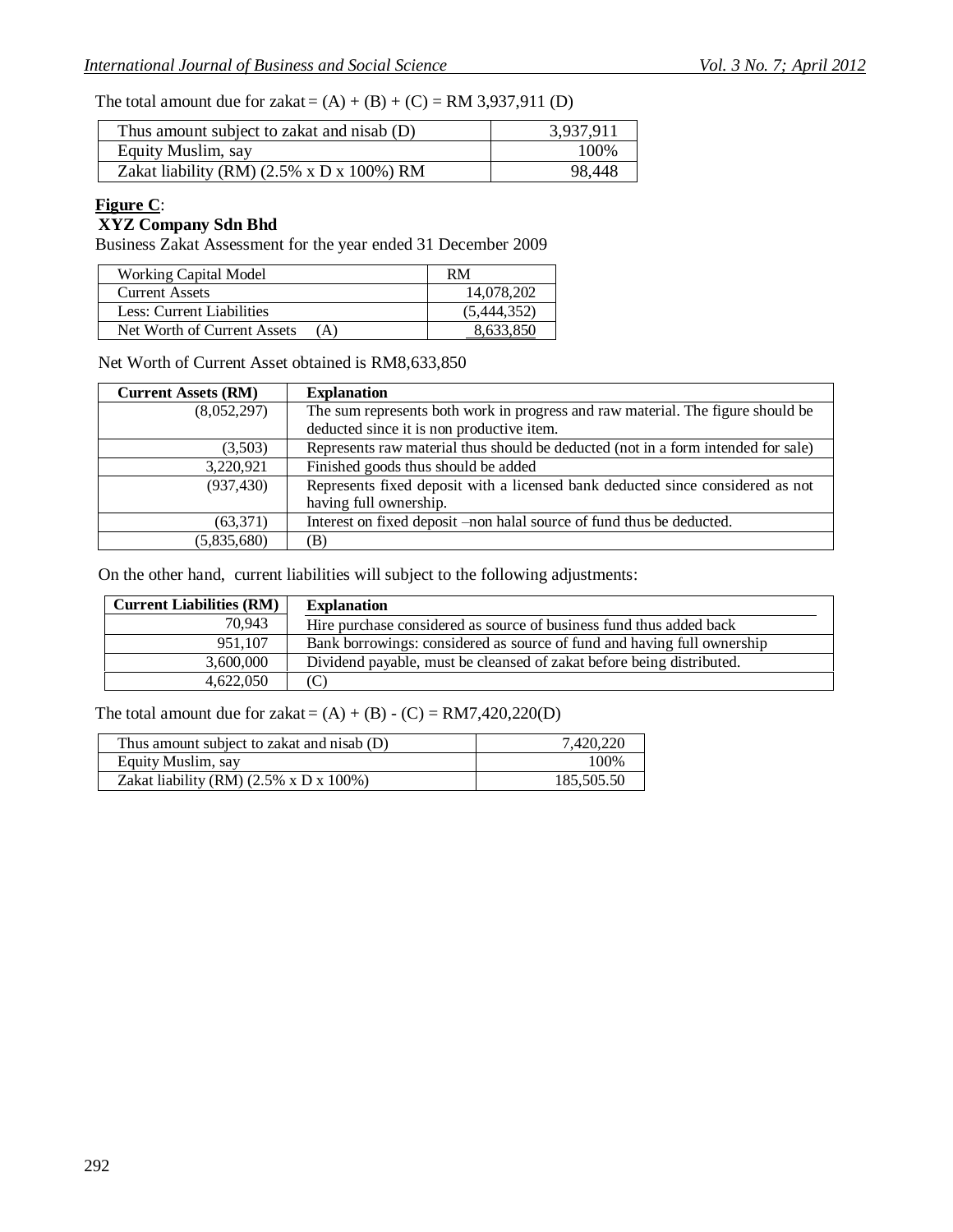## **Appendices:**

Figure A (page 14) refers to business zakat assessment based on Working Capital approach. Such figures will subject to another adjustments as explained in Table A below

#### **Table A:**

| <b>Current Assets (RM)</b>       | <b>Explanation</b>                                        |  |
|----------------------------------|-----------------------------------------------------------|--|
| Work In Progress (W-I-P)         | W-I-P should be deducted from net worth of current        |  |
|                                  | assets since only finished goods are recognised as        |  |
|                                  | productive.                                               |  |
| <b>Raw Material</b>              | Raw material should also be deducted since only finished  |  |
|                                  | goods are recognised as productive.                       |  |
| Fixed Deposits with a licensed   | Encumbered Fixed Deposits with a licensed bank is         |  |
| Bank, Collaterised               | deducted since it is not recognised as having full        |  |
|                                  | ownership. Normal fixed deposits is zakatable.            |  |
| <b>Interest on Fixed Deposit</b> | Non halal source of Income thus should be deducted        |  |
| Charity kind of fund             | formed for charity purposes; i.e<br>Fund<br>for           |  |
|                                  | education,'khairat' which contained in asset should be    |  |
|                                  | excluded from zakat.                                      |  |
| Dividend                         | Dividend which was paid by an invested company will       |  |
|                                  | be deducted from the net worth of current asset (if the   |  |
|                                  | dividend has been assessed earlier for zakat before being |  |
|                                  | distributed) since zakat is not charged twice in the same |  |
|                                  | haul period.                                              |  |
| Donation                         | Donation made by a company at the end of the              |  |
|                                  | accounting period (haul) need to be added back (assessed  |  |
|                                  | for zakat) since the donation will not affect the         |  |
|                                  | company's liquidity unless the donation is taken from     |  |
|                                  | charity fund.                                             |  |
|                                  | RMxxxx(B)                                                 |  |

On the other hand, current liabilities will subject to the following adjustments:

| <b>Current Liabilities (RM)</b> | <b>Explanation</b>                                              |  |  |
|---------------------------------|-----------------------------------------------------------------|--|--|
| Hire Purchase                   | Need to be added back because it is recognised as source of     |  |  |
|                                 | business, having full ownership thus not allowable for          |  |  |
|                                 | deduction.                                                      |  |  |
| <b>Bank Borrowings</b>          | Need to be added back since it is source of fund and            |  |  |
|                                 | recognise as full ownership.                                    |  |  |
| Dividend payable                | Need to be added back since it is a business profit which       |  |  |
|                                 | need to be assessed for zakat first before it is distributed to |  |  |
|                                 | shareholders.                                                   |  |  |
| Trade loans                     | Need to be added back since loan is classified as a source.     |  |  |
|                                 | Iman Syafie argued that a loan tantamounts to having full       |  |  |
|                                 | ownership.                                                      |  |  |
|                                 | RMxxxx(C)                                                       |  |  |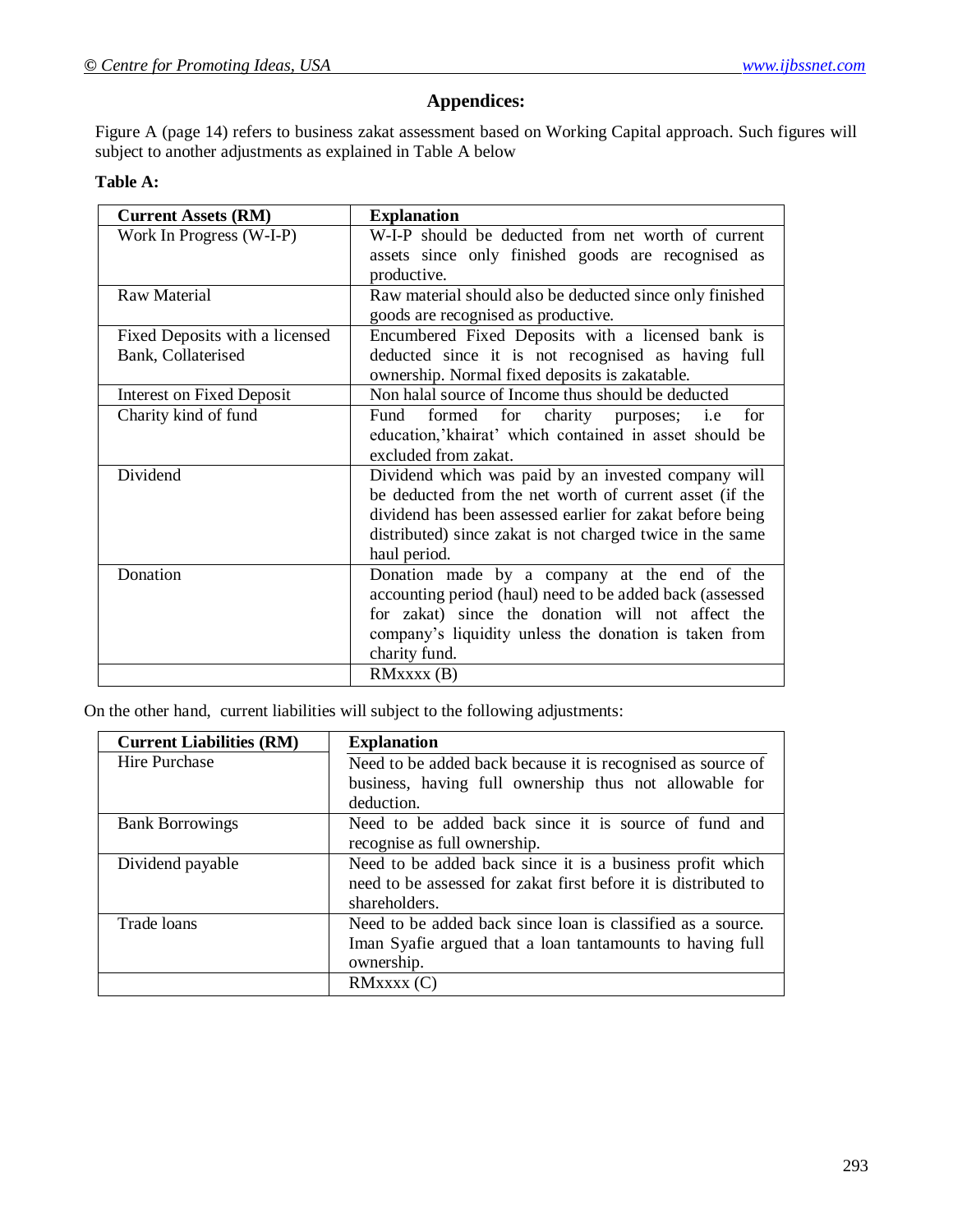### **Appendix B**

#### **Historical Cost Balance Sheet**

|                                   | Muslim Business Sdn Bhd                         |            |  |
|-----------------------------------|-------------------------------------------------|------------|--|
|                                   | Extract of Balance Sheet as at 31 December 2009 |            |  |
|                                   | <b>Note</b>                                     | <b>RM</b>  |  |
| Property, Plant and Equipment     |                                                 | 3,694,917  |  |
| Investment                        | 1                                               | 28,000     |  |
| <b>Current</b> assets             |                                                 |            |  |
| Inventories                       | $\overline{2}$                                  | 7,323,461  |  |
| Trade receivables                 |                                                 | 3,989,433  |  |
| Other receivables                 |                                                 | 316,481    |  |
| Fixed Deposits with a licensed ba | 3                                               | 937,430    |  |
| Cash and bank                     |                                                 |            |  |
| balances                          |                                                 | 779,430    |  |
|                                   |                                                 | 17,069,152 |  |
| <b>Current Liabilities</b>        |                                                 |            |  |
| Trade payables                    |                                                 | 3,283,145  |  |
| Other payables                    |                                                 | 421,733    |  |
| Hire purchase creditors           | 4                                               | 70,943     |  |
| <b>Bank borrowings</b>            | 5                                               | 951,107    |  |
| Dividend payable                  |                                                 | 3,600,000  |  |
| <b>Taxation Payable</b>           | 6                                               | 306,922    |  |
| <b>Financed by:</b>               |                                                 |            |  |
| Share capital                     |                                                 | 1,000,000  |  |
| <b>Retained Profit</b>            |                                                 | 6,163,134  |  |
|                                   |                                                 | 7,163,134  |  |
| <b>Long Term and Deferred</b>     |                                                 |            |  |
| Liabilities:<br>Term Loan         | 7                                               |            |  |
|                                   |                                                 | 900,113    |  |
| Hire purchase creditors           |                                                 | 307,055    |  |
| <b>Deferred Taxation</b>          | 8                                               | 65,000     |  |

#### **Additional notes for Business Zakat Assessment:**

- 1. **Investment** consists of golf club membership at cost RM28,000
- 2. **Inventories** comprise of:
	- a) Work in progress RM7,320,276
	- b) Raw material RM 3,185
	- c) Finished goods RM2,928,111
- **3. Deposits with licensed bank**

The company has pledged fixed deposits with a licenced bank to secure guarantee facilities granted by the bank. The disclosure is in Note 8 of the financial statements in the company"s annual report.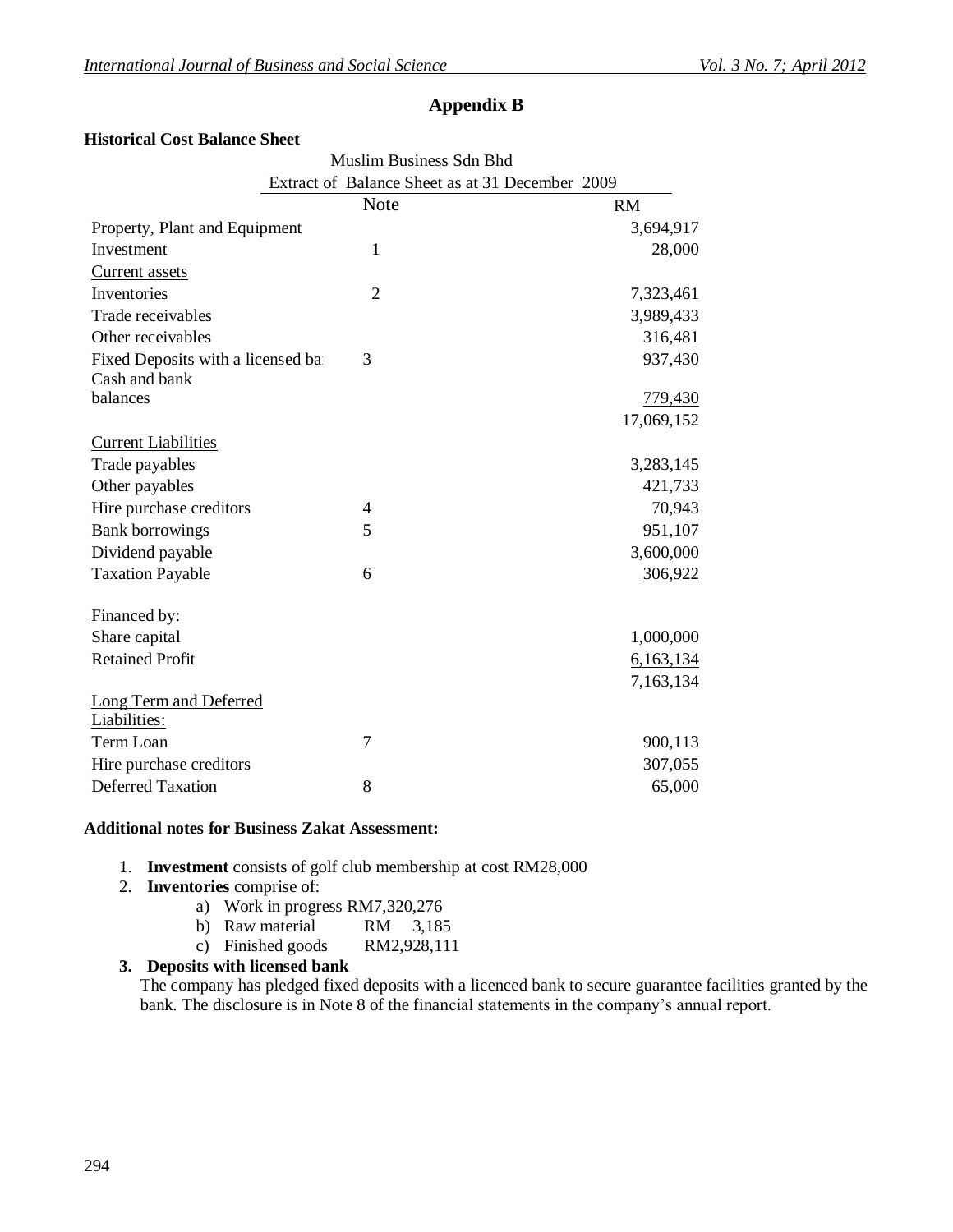#### **4. Hire Purchase Creditors**

| Amount due under hire purchase         | 478,884    |  |
|----------------------------------------|------------|--|
| Less: Unexpired interest               | (100, 886) |  |
| Principal amount outstanding           | 377,998    |  |
| Amount repayable within one year       |            |  |
| (included under current liabilities)   | (70.943)   |  |
| Amount repayable after one year        |            |  |
| (Included under long term liabilities) | 307,055    |  |
| Amount repayable after two years       |            |  |
| between 2 to 5 years                   | 294,198    |  |
| later than 5 years                     | 12,857     |  |

#### **5. Bank Borrowings**

The term loan is secured by way of first legal charge over the land and building of the company and is jointly and severelly guaranteed by the directors of the company. Bankers' acceptances are subject to interest rates varying between 3.15% to 4.00% per annum and term loan is subject to interest rate of 1.5% per annum above the bank"s base lending rate.

#### **6. Taxation**

|                                        | <b>2009 (RM)</b> | 2008 (RM) |
|----------------------------------------|------------------|-----------|
| Provision for current year's tax       | 1,200,000        | 323,500   |
| Transfer to deferred taxation (Note 8) | 17,000           | 48,000    |
|                                        | 1,217,000        | 371,500   |

#### **7. Term Loan**

| Term loan facility of RM1.2 million repayable by 84 equal monthly           | <u>RM</u> |
|-----------------------------------------------------------------------------|-----------|
| installments commencing on 30 November 2008.                                | 2,044,220 |
| Less: Amount repayable within 12 months<br>(included under bank borrowings) | (144.107) |

#### **8. Deferred Taxation**

The movement in deferred taxation account is as follows:

|                                | 2009 (RM) | 2008 (RM) |
|--------------------------------|-----------|-----------|
| At the beginning of the year   | 48,000    |           |
| Transfer from income statement | 17,000    |           |
|                                | 55.000    |           |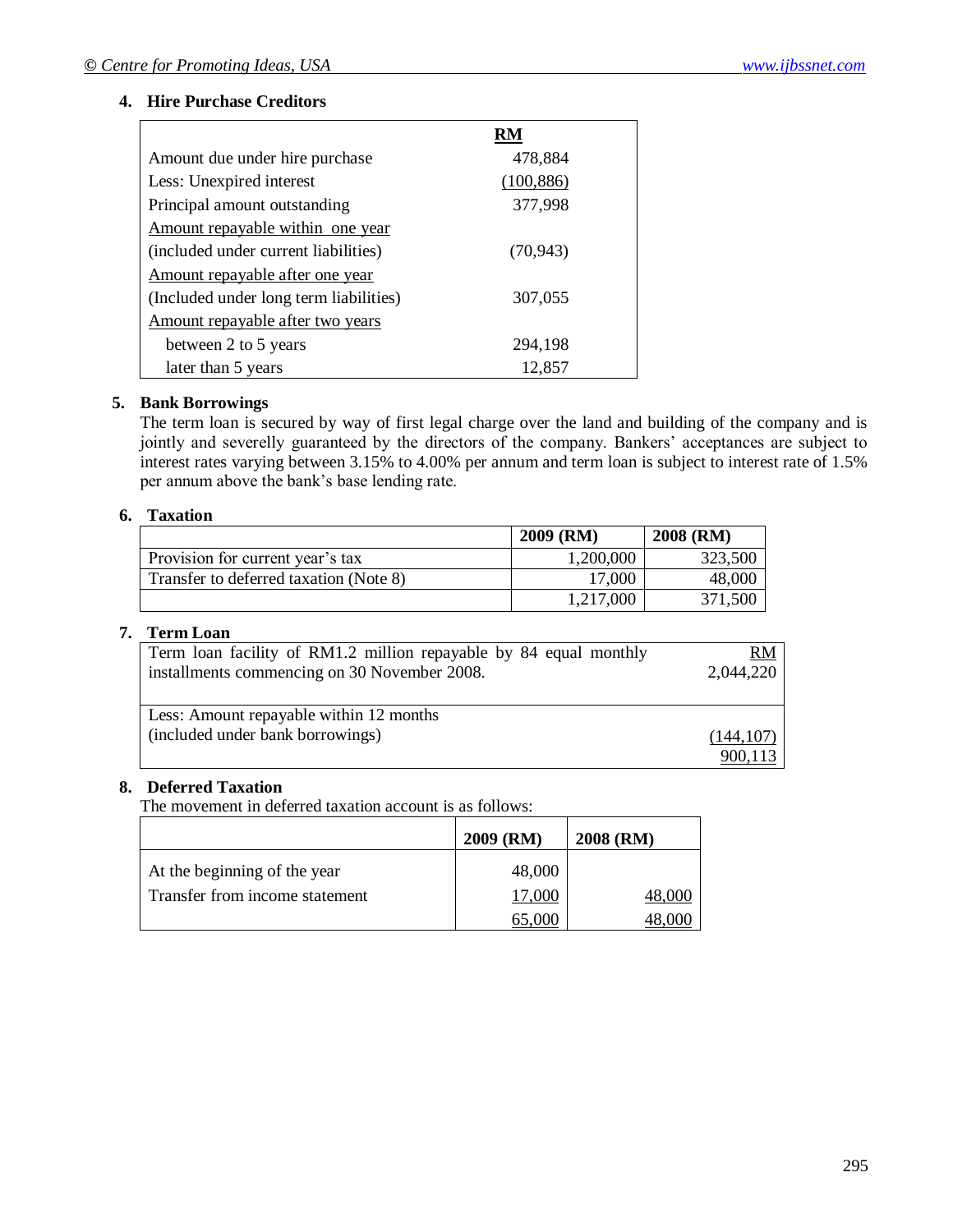٠

## **9. Profit before Taxation**

|                                                     | 2009 (RM) | 2008 (RM) |
|-----------------------------------------------------|-----------|-----------|
| Auditors' remuneration                              | 10,000    | 10,000    |
| Bad debts written off                               | 2,530     |           |
| Depreciation                                        | 364,792   | 186,125   |
| Directors' fee                                      | 440,000   | 10,000    |
| Directors' remuneration                             | 353,243   | 268,416   |
| Factory rental                                      |           | 37,485    |
| <b>Interest Expenses</b>                            | 23        |           |
| Interest on bank overdraft                          |           | 4,008     |
| Interest on hire purchases                          | 3,060     |           |
| Interest on loan stock                              |           | 71,531    |
| Interest on term loan                               | 91,601    | 16,978    |
| Office rental                                       |           | 12,100    |
| Loss on property, plant and equipment (written off) | 2,015     | 34,321    |
| and crediting:                                      |           |           |
| Dividend received                                   | 3,635     | 6,417     |
| Gain on foreign exchange                            |           | 26,153    |
| Interest on fixed deposits                          | 63,371    | 54,567    |

#### **APPENDIX C Current cost Balance Sheet**

Muslim Business Sdn Bhd

|                                     | Extract of Balance Sheet as at 31 December 2009 |            |
|-------------------------------------|-------------------------------------------------|------------|
|                                     | <b>Note</b>                                     | <b>RM</b>  |
| Property, Plant and Equipment       | 1                                               | 3,836,425  |
| Investment                          |                                                 | 28,000     |
| <b>Current assets</b>               |                                                 |            |
| Inventories                         | $\overline{2}$                                  | 8,055,800  |
| Trade receivables                   |                                                 | 3,989,061  |
| Other receivables                   |                                                 | 316,481    |
| Fixed Deposits with a licensed bank |                                                 | 937,430    |
| Cash and bank balances              |                                                 | 779,430    |
|                                     |                                                 | 14,078,202 |
| <b>Current Liabilities</b>          |                                                 |            |
| Trade payables                      |                                                 | 3,283,145  |
| Other payables                      |                                                 | 421,733    |
| Hire purchase creditors             |                                                 | 70,943     |
| <b>Bank borrowings</b>              |                                                 | 951,107    |
| Dividend payable                    |                                                 | 3,600,000  |
| <b>Taxation Payable</b>             |                                                 | 306,922    |
|                                     |                                                 | 8,633,850  |
| <b>Net Current Assets</b>           |                                                 | 5,444,352  |
| Financed by:                        |                                                 |            |
| Share capital                       |                                                 | 1,000,000  |
| <b>Retained Profit</b>              |                                                 | 7,036,609  |
|                                     |                                                 | 8,036,609  |
| Long Term and Deferred Liabilities: |                                                 |            |
| Term Loan                           |                                                 | 900,113    |
| Hire purchase creditors             |                                                 | 307,055    |
| <b>Deferred Taxation</b>            |                                                 | 65,000     |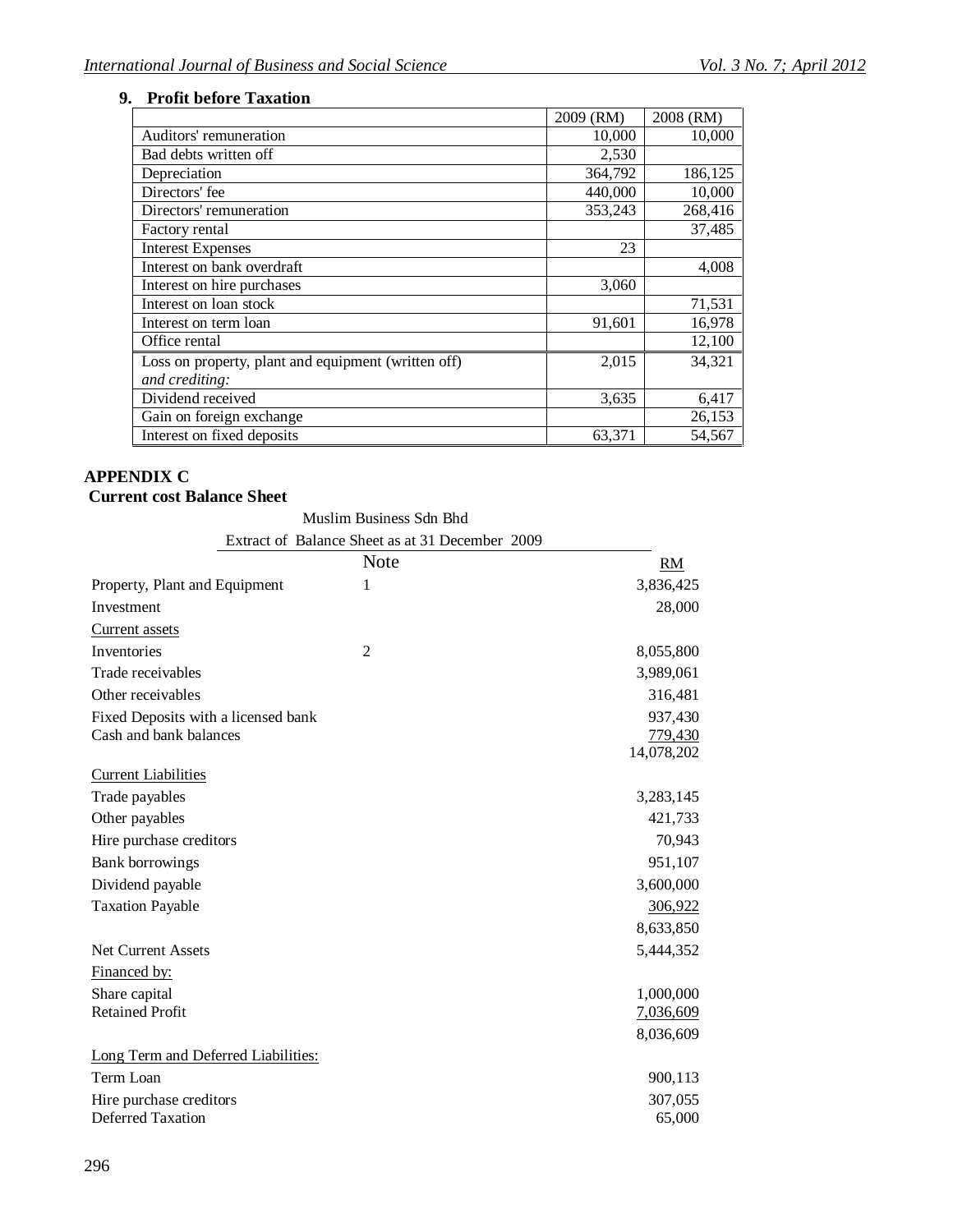#### **Additional notes for Business Zakat Assessment:**

- **1. Property,plant & Equipment** consists of book value RM4,059,709 (3,694,917 +(depreciation 10%) 364,792) x 5% (increase in market value) = 4,262,694 less depreciation 10%) 426,269 = RM3,836,425
- **2. Inventories** comprise of:
	- a) Work in progress RM8,052,297
	- b) Raw material RM 3,503
	- c) Finished goods RM3,220,921

## **3. Deposits with licensed bank**

The company has pledged fixed deposits with a licenced bank to secure guarantee facilities granted by the bank. The disclosure is in Note 8 of the financial statements in the company"s annual report.

#### **4. Hire Purchase Creditors**

| Amount due under hire purchase         | 478,884    |
|----------------------------------------|------------|
| Less: Unexpired interest               | (100, 886) |
| Principal amount outstanding           | 377,998    |
| Amount repayable within one year       |            |
| (included under current liabilities)   | (70, 943)  |
| Amount repayable after one year        |            |
| (Included under long term liabilities) | 307,055    |
| Amount repayable after two years       |            |
| between 2 to 5 years                   | 294,198    |
| later than 5 years                     | 12,857     |

#### **5. Bank Borrowings**

The term loan is secured by way of first legal charge over the land and building of the company and is jointly and severelly guaranteed by the directors of the company. Bankers' acceptances are subject to interest rates varying between 3.15% to 4.00% per annum and term loan is subject to interest rate of 1.5% per annum above the bank"s base lending rate.

#### **6. Taxation**

|                                        | 2009 (RM) | 2008 (RM) |
|----------------------------------------|-----------|-----------|
| Provision for current year's tax       | 1,200,000 | 323,500   |
| Transfer to deferred taxation (Note 8) | 17,000    | 48,000    |
|                                        | 1,217,000 | 371,500   |

### **7. Term Loan**

| Term loan facility of RM1.2 million repayable by 84 equal monthly<br>installments commencing on 30 November 2008. | <u>RM</u><br>2,044,220 |
|-------------------------------------------------------------------------------------------------------------------|------------------------|
|                                                                                                                   |                        |
| Less: Amount repayable within 12 months                                                                           |                        |
| (included under bank borrowings)                                                                                  | (144.107)              |
|                                                                                                                   |                        |

#### **8. Deferred Taxation**

The movement in deferred taxation account is as follows:

|                                | 2009 (RM) | 2008 (RM) |
|--------------------------------|-----------|-----------|
| At the beginning of the year   | 48,000    |           |
| Transfer from income statement | 17,000    |           |
|                                | 65.000    |           |